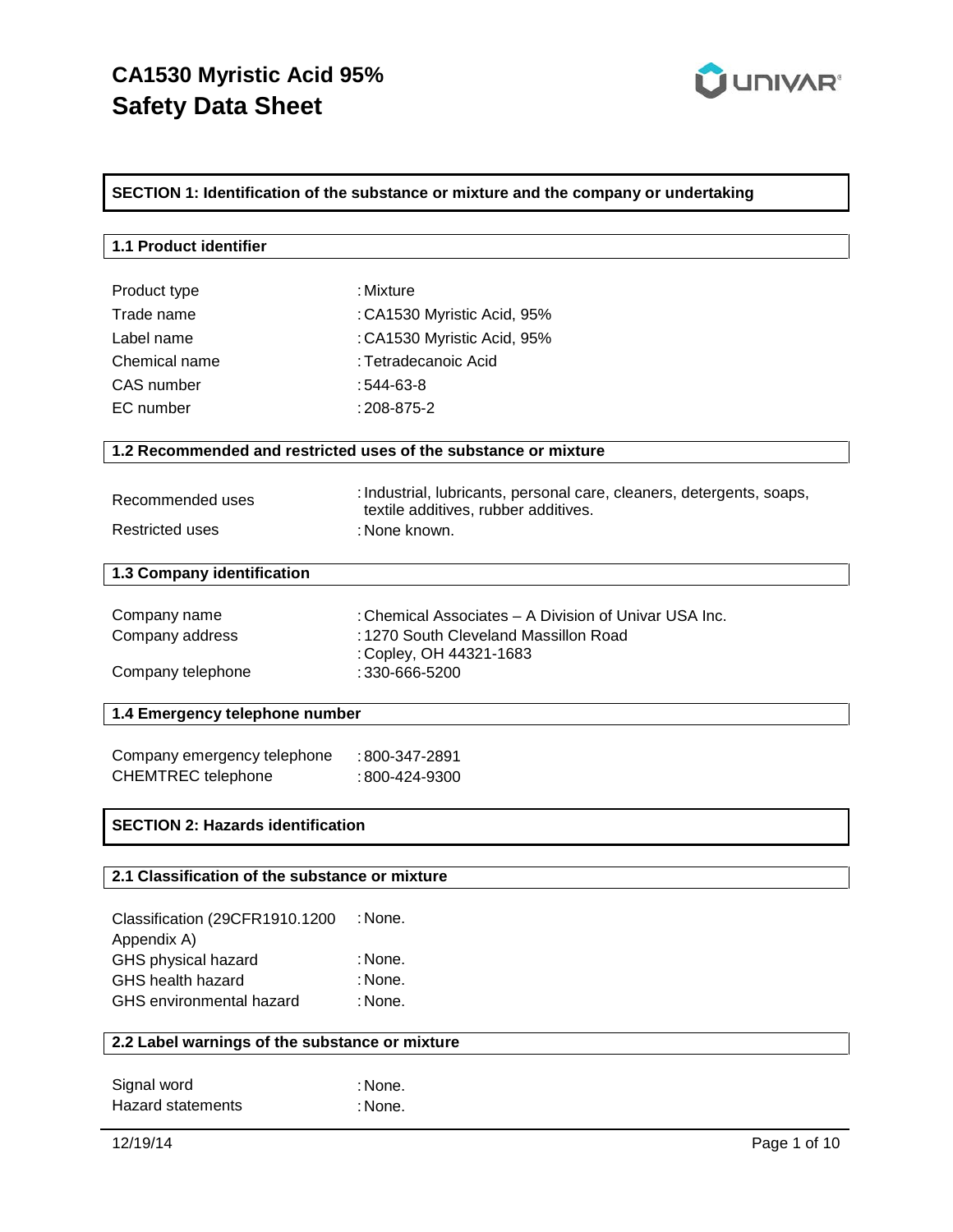

| Precautionary statements  | : None. |
|---------------------------|---------|
| Hazard symbol (pictogram) | : None. |

#### **2.3 Hazards not otherwise classified**

Other hazards : No additional information available.

#### **SECTION 3: Composition/information on ingredients**

#### **3.1 Substances**

| <b>Chemical name</b> | Common name | <b>Percent</b> | <b>CAS number</b> | <b>Health hazard</b> |
|----------------------|-------------|----------------|-------------------|----------------------|
| Not applicable.      |             |                |                   |                      |

## **3.2 Mixtures**

| <b>Chemical name</b> | Common name   | Typical % | <b>CAS number</b> | <b>Health hazard</b> |
|----------------------|---------------|-----------|-------------------|----------------------|
| Tetradecanoic acid   | Mvristic Acid | 97        | 544-63-8          | <b>None</b>          |
| Hexadecanoic acid    | Palmitic Acid |           | $57-10-3$         | None                 |
| Dodecanoic acid      | Lauric Acid   |           | 143-07-7          | Irritant             |

## **SECTION 4: First-aid measures**

# **4.1 Description of first-aid measures**

| <b>Exposure route</b> | <b>First-aid measure</b>                                                                                                                                                                  |
|-----------------------|-------------------------------------------------------------------------------------------------------------------------------------------------------------------------------------------|
| <b>Inhalation</b>     | : Remove the victim into fresh air. Observe victim's breathing. If<br>breathing is labored seek immediate medical attention.                                                              |
| Skin contact          | : Wash with soap and water. If irritation develops, seek medical<br>attention. Launder contaminated clothing.                                                                             |
| Eye contact           | : Rinse immediately with plenty of water for 15 minutes. Remove<br>contact lenses if present and easy to do. If irritation occurs, seek<br>immediate medical (ophthalmologist) attention. |
| Ingestion             | : Rinse mouth with plenty of water. For ingestion of large quantities<br>seek immediate medical attention. Do not induce vomiting. Contact<br>poison control center.                      |

#### **4.2 Most important symptoms and effects, both acute and delayed**

| Symptoms after inhalation   | : May experience dizziness and headache.<br>: Mild irritation of the nose and throat may occur.           |
|-----------------------------|-----------------------------------------------------------------------------------------------------------|
| Symptoms after skin contact | : Mild irritation of the skin may occur.                                                                  |
| Symptoms after eye contact  | : Mild irritation of the eye tissue may occur.<br>: May cause corneal inflammation.                       |
| Symptoms after ingestion    | : Mild tingling of the tongue and mouth.<br>: May cause gastrointestinal irritation, nausea and vomiting. |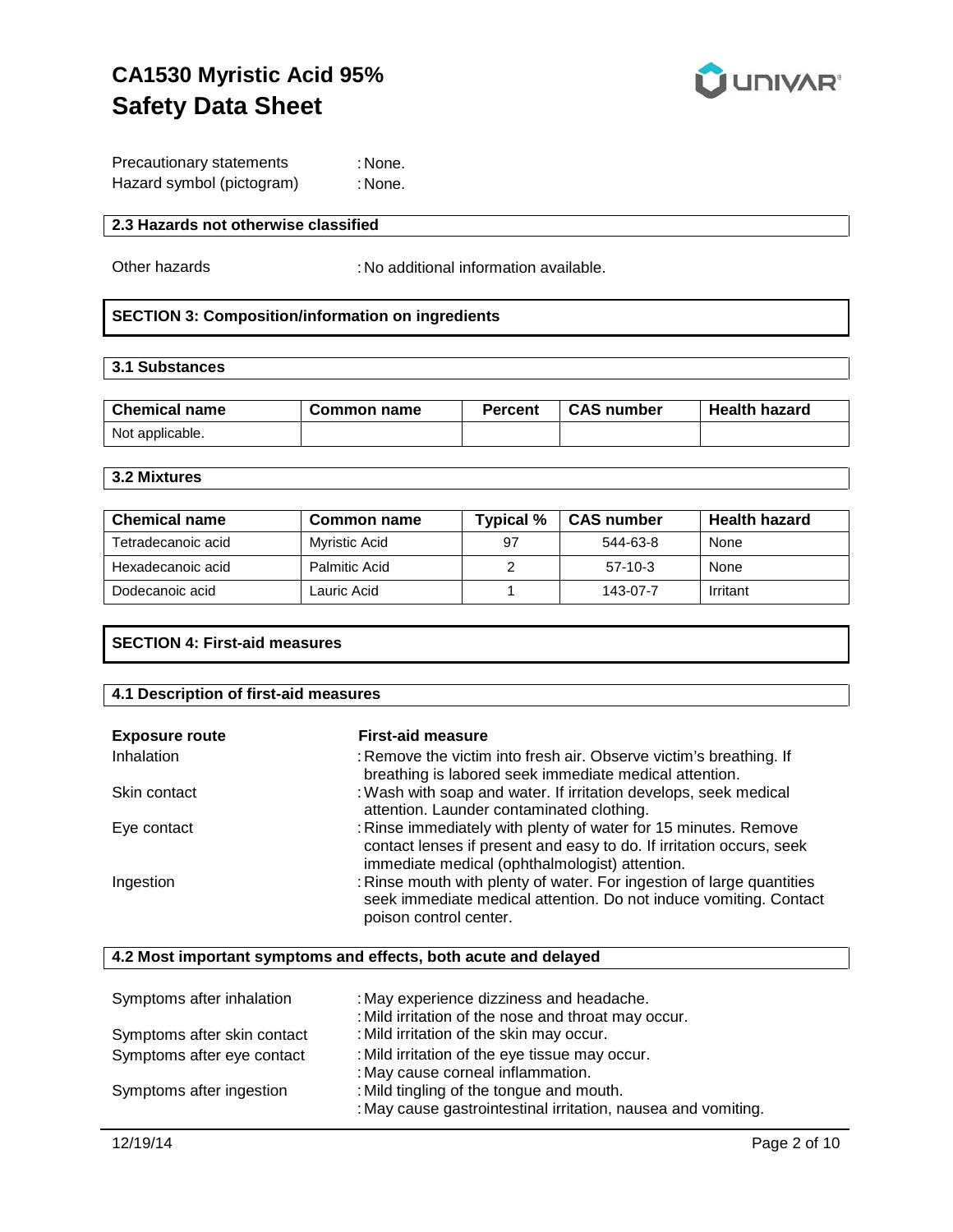

#### **4.3 Indication of any immediate medical attention and special treatment needed**

| Treatment after inhalation   | : If breathing is labored seek immediate medical attention.              |
|------------------------------|--------------------------------------------------------------------------|
| Treatment after skin contact | : If skin irritation occurs seek immediate medical attention.            |
| Treatment after eye contact  | : If eye irritation occurs seek immediate ophthalmologist attention.     |
| Treatment after ingestion    | : If ingestion of a large quantity seek immediate poison control center. |

## **SECTION 5: Firefighting measures**

#### **5.1 Extinguishing media**

| Suitable media   | : Carbon dioxide, alcohol resistant foam and water spray. |
|------------------|-----------------------------------------------------------|
| Unsuitable media | : None known.                                             |

#### **5.2 Specific hazards arising from the substance or mixture**

| : Not flammable.                                                    |
|---------------------------------------------------------------------|
| : Exposure to temperature above the flash point $(>175^{\circ}C)$ . |
| : Exposure to temperature above the flash point $(>175^{\circ}C)$ . |
| : Reactivity with strong oxidizers.                                 |
| : Carbon dioxide and carbon monoxide.                               |
|                                                                     |

#### **5.3 Special protective equipment and precautions for fire-fighters**

| Protective equipment     | : Full protective clothing.<br>: Self contained breathing apparatus. |
|--------------------------|----------------------------------------------------------------------|
| <b>Precautions</b>       | : No additional information available.                               |
| Emergency response guide | : Not a hazardous material.                                          |

## **SECTION 6: Accidental release measures**

#### **6.1 Personal precautions, protective equipment and emergency procedures**

| Personal precautions        | : Mixture is not hazardous. If mixture is a hot mist or dust, stay<br>upwind.                                                                                                                                                                                                                                                |
|-----------------------------|------------------------------------------------------------------------------------------------------------------------------------------------------------------------------------------------------------------------------------------------------------------------------------------------------------------------------|
| Protective equipment        | : Wear rubber gloves, rubber boots, face shield and chemical hazard<br>suit. If material is a hot mist or dust wear dust mask or self contained<br>breathing apparatus.                                                                                                                                                      |
| <b>Emergency procedures</b> | : Mark the spill area with hazard tape or cones. Contain the hot liquid<br>spill area with suitable absorbent. Keep away from streams, rivers<br>and lakes. If mixture is a hot mist or dust, alert immediate<br>neighborhood to close windows and doors. Contain and dissipate hot<br>mist or dust via spraying with water. |

#### **6.2 Environmental precautions**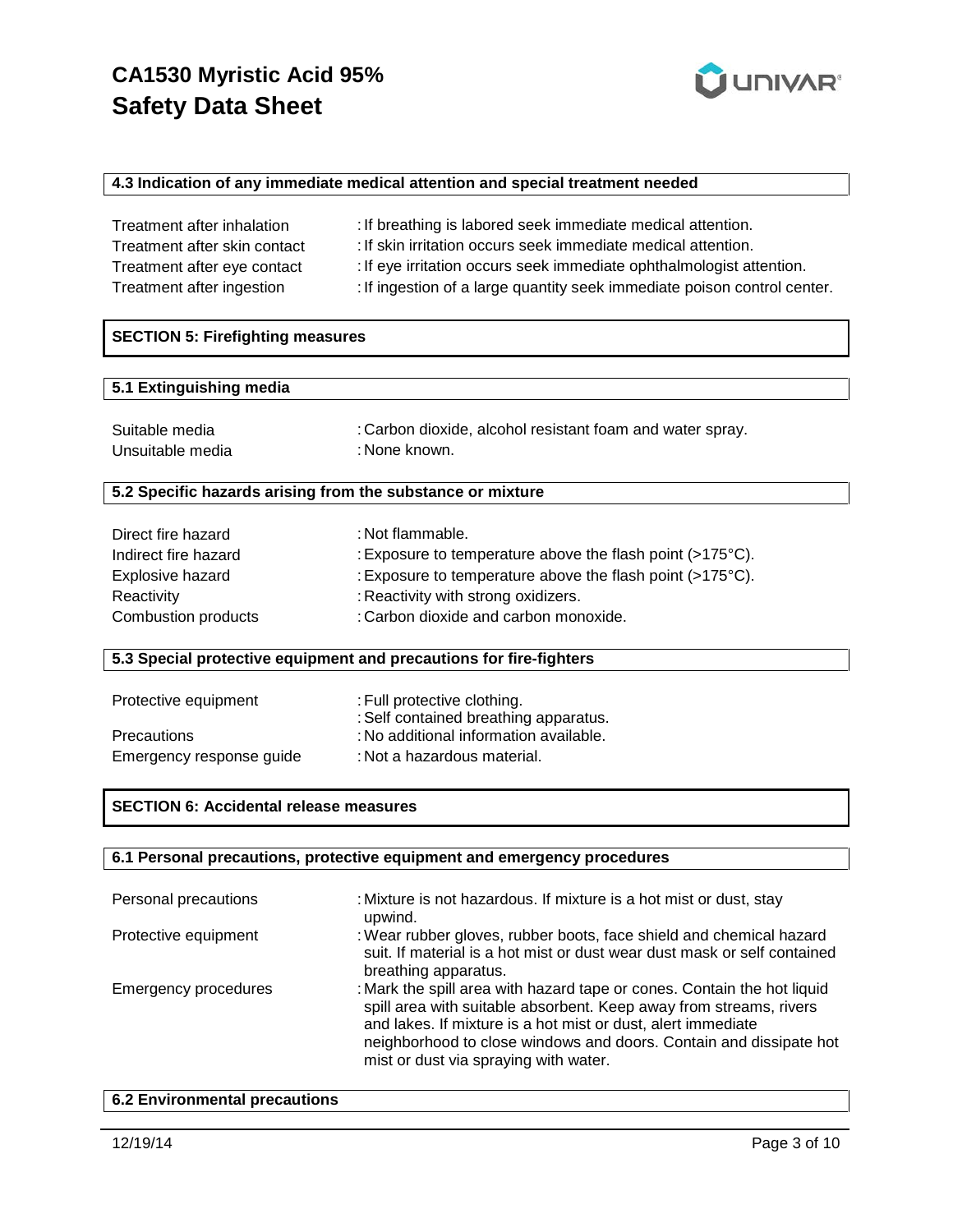

| Precautions                                                    | : Keep out of streams, rivers and lakes. Mixture is regulated as oil<br>under the Clean Water Act. Abide by all laws per this regulation.                                                  |  |
|----------------------------------------------------------------|--------------------------------------------------------------------------------------------------------------------------------------------------------------------------------------------|--|
| 6.3 Methods and materials for containment and cleanup          |                                                                                                                                                                                            |  |
| Methods                                                        | : Use chemical absorbent pigs or manually spread absorbent onto hot<br>liquid spill area. After the mixture is absorbed, dispose in approved<br>waste facility.                            |  |
| <b>Materials</b>                                               | : Approved materials include dry earth, sand, clay, chemical<br>absorbent, vermiculite and carbon.                                                                                         |  |
| <b>SECTION 7: Handling and storage</b>                         |                                                                                                                                                                                            |  |
| 7.1 Precautions for safe handling                              |                                                                                                                                                                                            |  |
|                                                                |                                                                                                                                                                                            |  |
| Handling temperature                                           | : About 10 - 20°C above the melt point (52 - 54°C).                                                                                                                                        |  |
| Handling equipment                                             | : Rubber hoses or stainless steel (grade 304) lines. Stainless steel<br>(grade 304) for pumps.                                                                                             |  |
|                                                                | 7.2 Conditions for safe storage, including any incompatibilities                                                                                                                           |  |
| Storage area                                                   | : Store in dry area. Store at room temperature. Store in dyke area to<br>contain any spills. Protect from heat.                                                                            |  |
| Packaging materials                                            | : Polyethylene, stainless steel (grade 304) and rubber lined or epoxy<br>lined tanks or drums. Graphite or rubber gaskets.<br>: Kraft or polyethylene bags for flake, bead or powder form. |  |
| Incompatibilities                                              | : Strong oxidizers.                                                                                                                                                                        |  |
| <b>SECTION 8: Exposure controls/personal protection</b>        |                                                                                                                                                                                            |  |
|                                                                |                                                                                                                                                                                            |  |
| 8.1 Exposure controls                                          |                                                                                                                                                                                            |  |
| <b>OSHA PEL</b>                                                | : None.                                                                                                                                                                                    |  |
| <b>ACGIH TLV</b>                                               | : None.                                                                                                                                                                                    |  |
| <b>NIOSH REL</b>                                               | : None.                                                                                                                                                                                    |  |
| 8.2 Appropriate engineering controls                           |                                                                                                                                                                                            |  |
| <b>Engineering controls</b>                                    | : If dust exists, install ventilation equipped with carbon canisters.<br>Ventilation should be 10 air exchanges per hour. Local exhaust<br>ventilation is recommended.                     |  |
|                                                                | 8.3 Personal protection equipment                                                                                                                                                          |  |
| Personal protective equipment<br>Personal protective equipment | : Rubber gloves and safety glasses. Dust mask if dust exists.                                                                                                                              |  |
| 12/19/14                                                       | Page 4 of 10                                                                                                                                                                               |  |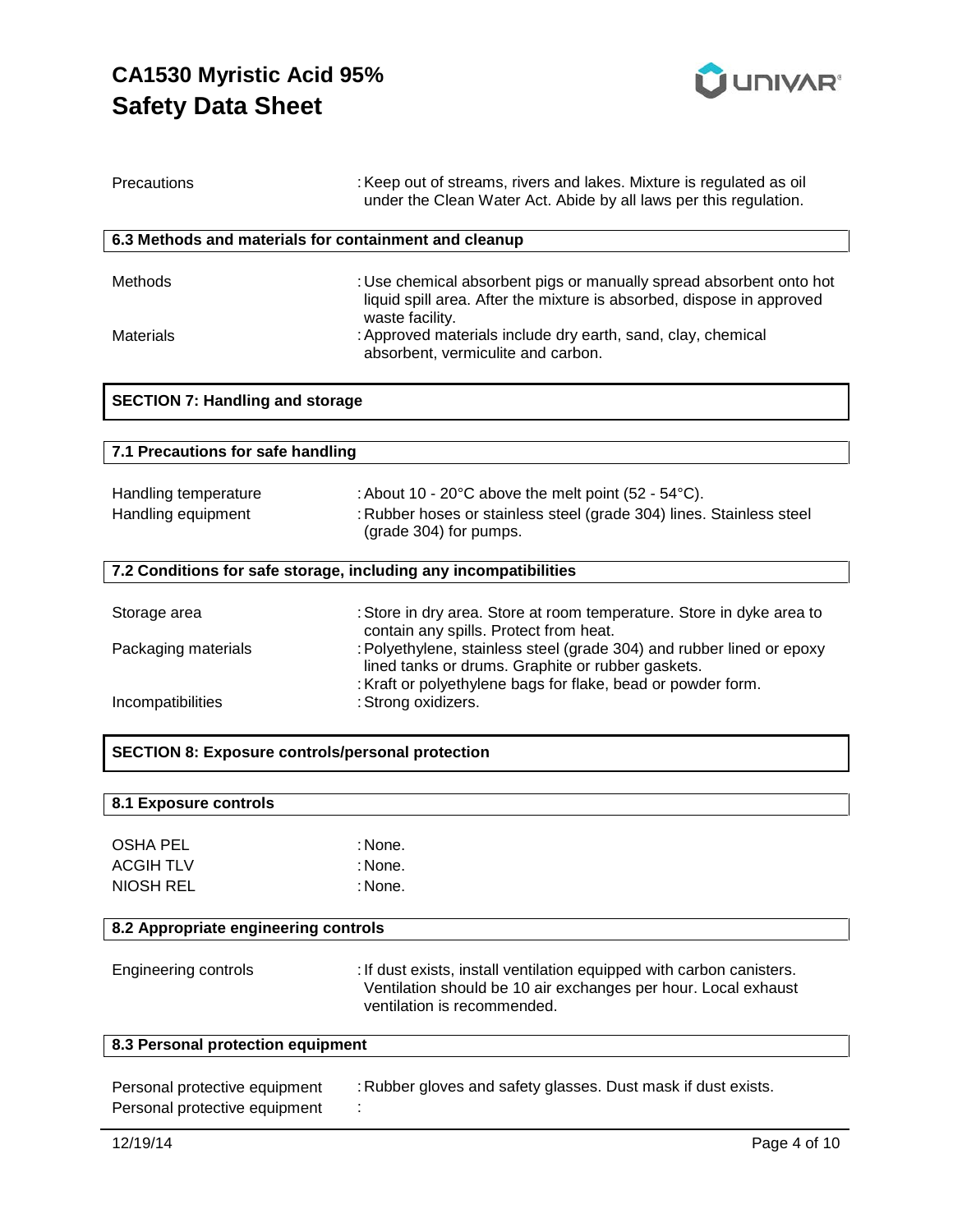

pictograms



## **SECTION 9: Physical and chemical properties**

## **9.1 Physical and chemical properties**

| Appearance                | : White, waxy solid in flake, bead or powder form.<br>: Clear light color liquid above the mixture melt point (52 - $54^{\circ}$ C). |  |
|---------------------------|--------------------------------------------------------------------------------------------------------------------------------------|--|
| Odor                      | : Mild fatty.                                                                                                                        |  |
| Odor threshold            | : No data available.                                                                                                                 |  |
| pH                        | : No data available. Mixture is not readily soluble in water.                                                                        |  |
| Melting point             | : 52 - 54°C.                                                                                                                         |  |
| Boiling point             | :>300°C.                                                                                                                             |  |
| Flash point               | : 175°C Cleveland Open Cup.                                                                                                          |  |
| Evaporation rate          | : No data available.                                                                                                                 |  |
| Flammability              | : Not flammable.                                                                                                                     |  |
| Lower flammability limit  | : No data available.                                                                                                                 |  |
| Upper flammability limit  | : No data available.                                                                                                                 |  |
| Vapor pressure            | : <0.01 hPa at $20^{\circ}$ C                                                                                                        |  |
| Vapor density             | : No data available.                                                                                                                 |  |
| Relative density          | : 0.85 at $20/25^{\circ}$ C (water).                                                                                                 |  |
| Solubility                | : Complete in ethanol and ether.                                                                                                     |  |
|                           | : Insoluble in water.                                                                                                                |  |
| Partition coefficient for | : Log Kow = $6.11$                                                                                                                   |  |
| n-octanol/water           |                                                                                                                                      |  |
| Auto-ignition temperature | : $250^{\circ}$ C.                                                                                                                   |  |
| Decomposition temperature | : No data available.                                                                                                                 |  |
| Viscosity                 | : No data available.                                                                                                                 |  |

#### **9.2 Other information**

Other information : No additional information available.

## **SECTION 10: Stability and reactivity**

| Reactivity                            | : May react violently with oxidizers.                                                         |  |
|---------------------------------------|-----------------------------------------------------------------------------------------------|--|
| Chemical stability                    | : Stable under storage conditions.                                                            |  |
| Possibility of hazardous<br>reactions | : Hazardous polymerization does not occur.                                                    |  |
| Conditions to avoid                   | : Pressure, shock, static discharge or vibration does NOT result in a<br>hazardous condition. |  |
| Incompatible materials                | : Oxidizers and strong bases.                                                                 |  |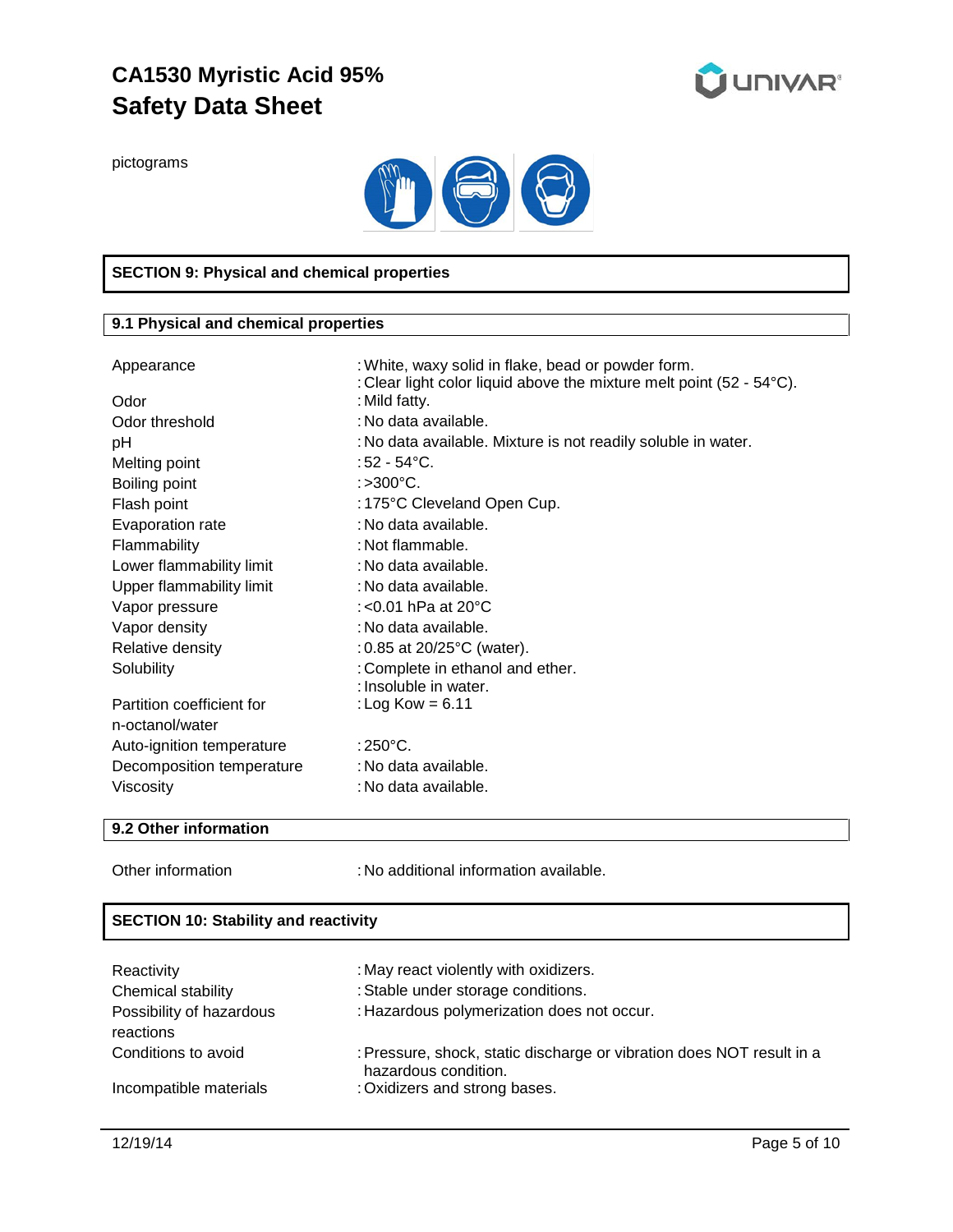

| Hazardous decomposition | : Carbon dioxide and carbon monoxide. |
|-------------------------|---------------------------------------|
| products                |                                       |

## **SECTION 11: Toxicological information**

#### **11.1 Information on the likely routes of exposure**

| Inhalation exposure | : From hot mist or dust.          |
|---------------------|-----------------------------------|
| Skin exposure       | : From hot mist or dust.          |
| Ingestion exposure  | : Not a likely route of exposure. |
| Eye contact         | : From hot mist or dust.          |

#### **11.2 Symptoms related to the physical, chemical and toxicological characteristics**

| Inhalation   | : Labored breathing and mild irritation of the lungs may occur.             |  |  |
|--------------|-----------------------------------------------------------------------------|--|--|
| Skin contact | : Mild skin irritation may occur.                                           |  |  |
| Ingestion    | : Mild irritation of the mouth, tongue, esophagus and stomach may<br>occur. |  |  |
| Eye contact  | : Mild eye irritation may occur.                                            |  |  |
|              |                                                                             |  |  |

#### **11.3 Delayed and immediate effects and also chronic effects from short and long term exposure**

| Inhalation   | : Chronic effects are not known. |
|--------------|----------------------------------|
| Skin contact | : Chronic effects are not known. |
| Ingestion    | : Chronic effects are not known. |
| Eye contact  | : Chronic effects are not known. |

#### **11.4 Numerical measures of toxicity**

| Oral LD50               | : Rat >10000 mg/kg   |
|-------------------------|----------------------|
| Skin LD50               | : No data available. |
| Ingestion LD50          | : No data available. |
| Inhalation LD50         | : No data available. |
| Skin primary irritation | : Not classified.    |
| Eye primary irritation  | : Not classified.    |

#### **11.5 Carcinogenicity**

| National Toxicology Program | : Not listed. |
|-----------------------------|---------------|
| International Agency for    | : Not listed. |
| Research on Cancer          |               |
| <b>OSHA</b>                 | : Not listed. |
| <b>NIOSH</b>                | : Not listed. |

#### **11.6 Other toxicological information**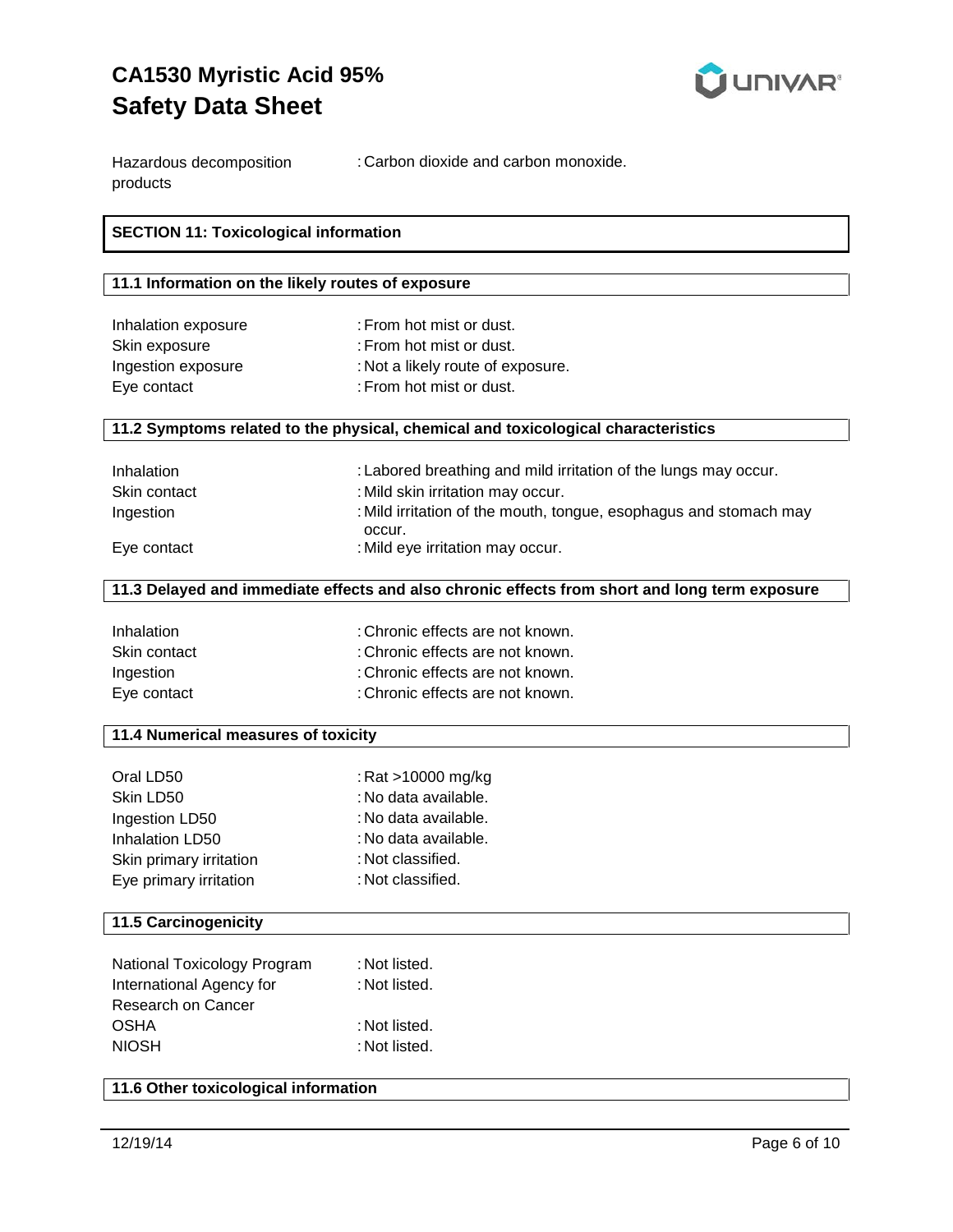

| Reproductive toxicity             | : Not classified. |
|-----------------------------------|-------------------|
| Germ cell mutagenicity            | : Not classified. |
| Respiratory or skin sensitization | : Not classified. |
| Specific target organ toxicity,   | : Not classified. |
| single exposure                   |                   |
| Specific target organ toxicity,   | : Not classified. |
| repeated exposure                 |                   |
| Aspiration hazard                 | : Not classified. |

## **SECTION 12: Ecological information**

| 12.1.1 Ecotoxicity aquatic              |                                       |  |  |
|-----------------------------------------|---------------------------------------|--|--|
|                                         |                                       |  |  |
| Fish LC50                               | : 118 mg/l 96 hour; Oryzias latipes.  |  |  |
| Daphnia EC50                            | : >27 mg/l 16 hour; Artemia salina.   |  |  |
| Rotifer EC50                            | : No data available.                  |  |  |
| Algae EC50                              | : No data available.                  |  |  |
|                                         |                                       |  |  |
| 12.1.2 Ecotoxicity terrestrial          |                                       |  |  |
|                                         |                                       |  |  |
| Ecotoxicity terrestrial                 | : No data available.                  |  |  |
|                                         |                                       |  |  |
| 12.2 Persistence and degradability      |                                       |  |  |
|                                         |                                       |  |  |
| Water                                   | : Readily biodegradable in water.     |  |  |
| Soil                                    | : No additional data available.       |  |  |
| Air                                     | : No additional data available.       |  |  |
|                                         |                                       |  |  |
| 12.3 Bio-accumulative potential         |                                       |  |  |
|                                         |                                       |  |  |
| Log Pow                                 | :5.9                                  |  |  |
|                                         |                                       |  |  |
| 12.4 Mobility in soil                   |                                       |  |  |
| Surface tension                         | : No data available.                  |  |  |
|                                         |                                       |  |  |
| Soil mobility                           | : No data available.                  |  |  |
| 12.5 Results of PBT and vPvB assessment |                                       |  |  |
|                                         |                                       |  |  |
| PBT and vPvB assessment                 | : No data available.                  |  |  |
|                                         |                                       |  |  |
| 12.6 Other adverse effects              |                                       |  |  |
|                                         |                                       |  |  |
| Air                                     | : Not dangerous to the ozone layer.   |  |  |
| Water                                   | : Mild pollutant to surface of water. |  |  |
|                                         |                                       |  |  |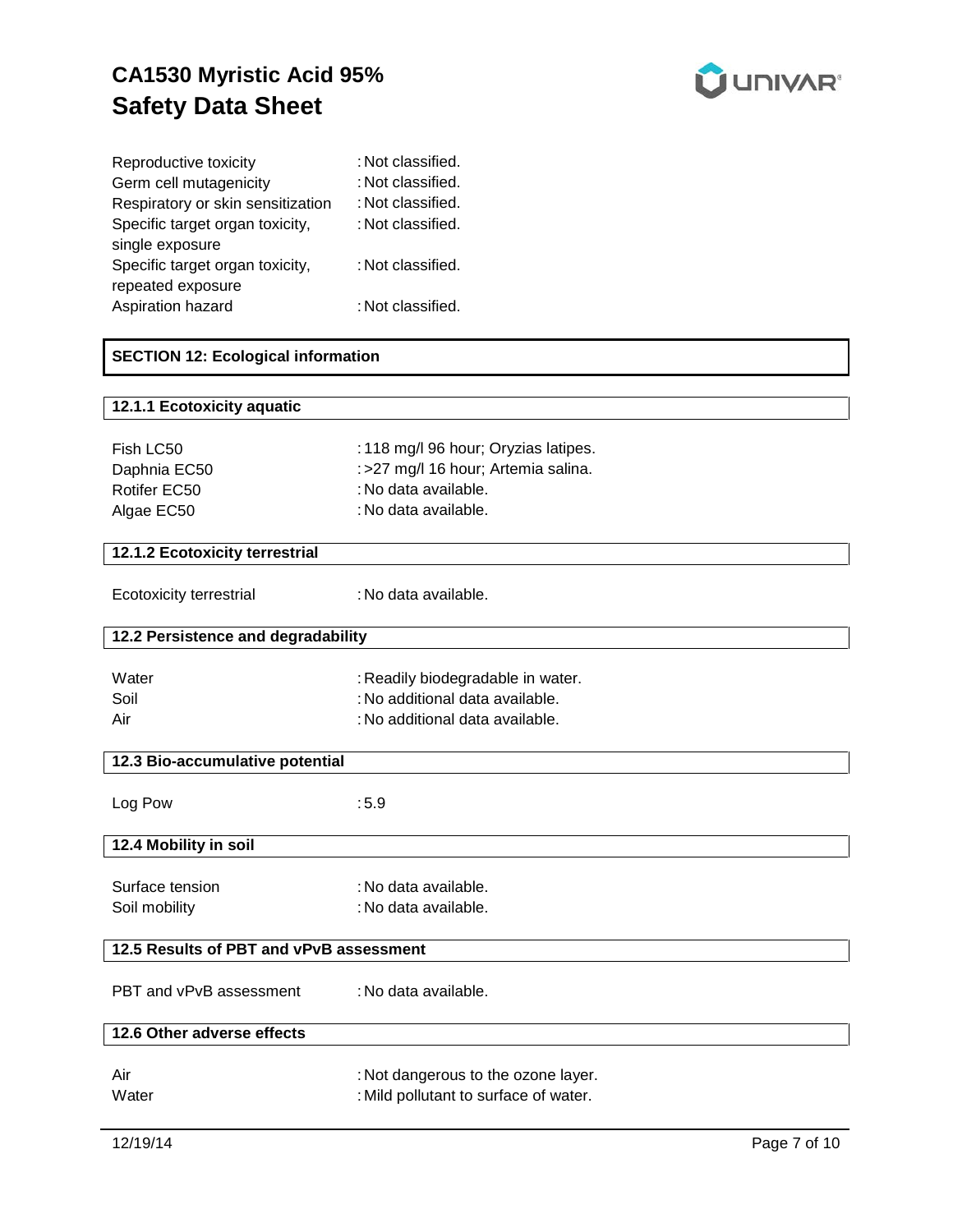

| <b>SECTION 13: Disposal considerations</b> |                                                                                                     |  |
|--------------------------------------------|-----------------------------------------------------------------------------------------------------|--|
|                                            |                                                                                                     |  |
| 13.1 Description of waste residues         |                                                                                                     |  |
|                                            |                                                                                                     |  |
| Storage tank residues                      | : Hot liquid residue from tank cleaning.                                                            |  |
| Empty package residues                     | : Solid residue remaining in emptied bag or drum container.                                         |  |
| Transport trailer residues                 | : Hot liquid residue from transport trailer cleaning.                                               |  |
| Absorbent material                         | : Solid absorbent containing mixture from a spill.                                                  |  |
|                                            |                                                                                                     |  |
| 13.2 Safe handling of waste residues       |                                                                                                     |  |
|                                            |                                                                                                     |  |
| Storage tank residues                      | : Refer to section 7 for safe handling.                                                             |  |
| Empty package residues                     | : Refer to section 7 for safe handling.                                                             |  |
| Transport trailer residues                 | : Refer to section 7 for safe handling.                                                             |  |
| Absorbent material                         | : Refer to section 7 for safe handling.                                                             |  |
| 13.3 Methods of disposal                   |                                                                                                     |  |
|                                            |                                                                                                     |  |
| Storage tank residues                      | : Dispose via an approved incineration facility.                                                    |  |
|                                            | : Dispose via an approved land fill facility.                                                       |  |
|                                            | : Dispose only in accordance with local, state and federal regulations.                             |  |
| Empty package residues                     | : Remove package to an approved package cleaning and recycling                                      |  |
|                                            | facility.                                                                                           |  |
|                                            | : Dispose only in accordance with local, state and federal regulations.                             |  |
| Transport trailer residues                 | : Clean transport trailer at an approved cleaning facility.                                         |  |
|                                            | : Disposal of cleaning residues must be in accordance with local, state<br>and federal regulations. |  |
| Absorbent material                         | : Dispose via an approved incineration facility.                                                    |  |
|                                            | : Dispose via an approved land fill facility.                                                       |  |
|                                            | : Dispose only in accordance with local, state and federal regulations.                             |  |

#### **13.4 Hazardous waste classification (RCRA)**

| <b>Classification</b> | <b>Regulation</b> | Listed | Hazardous waste number |
|-----------------------|-------------------|--------|------------------------|
| Ignitability          | 40CFR261.21       | No     |                        |
| Corrosivity           | 40CFR261.22       | No     |                        |
| Reactivity            | 40CFR261.23       | No     |                        |
| Toxicity              | 40CFR261.24       | No     |                        |

## **SECTION 14: Transport information**

### **14.1 UN number**

UN number : None.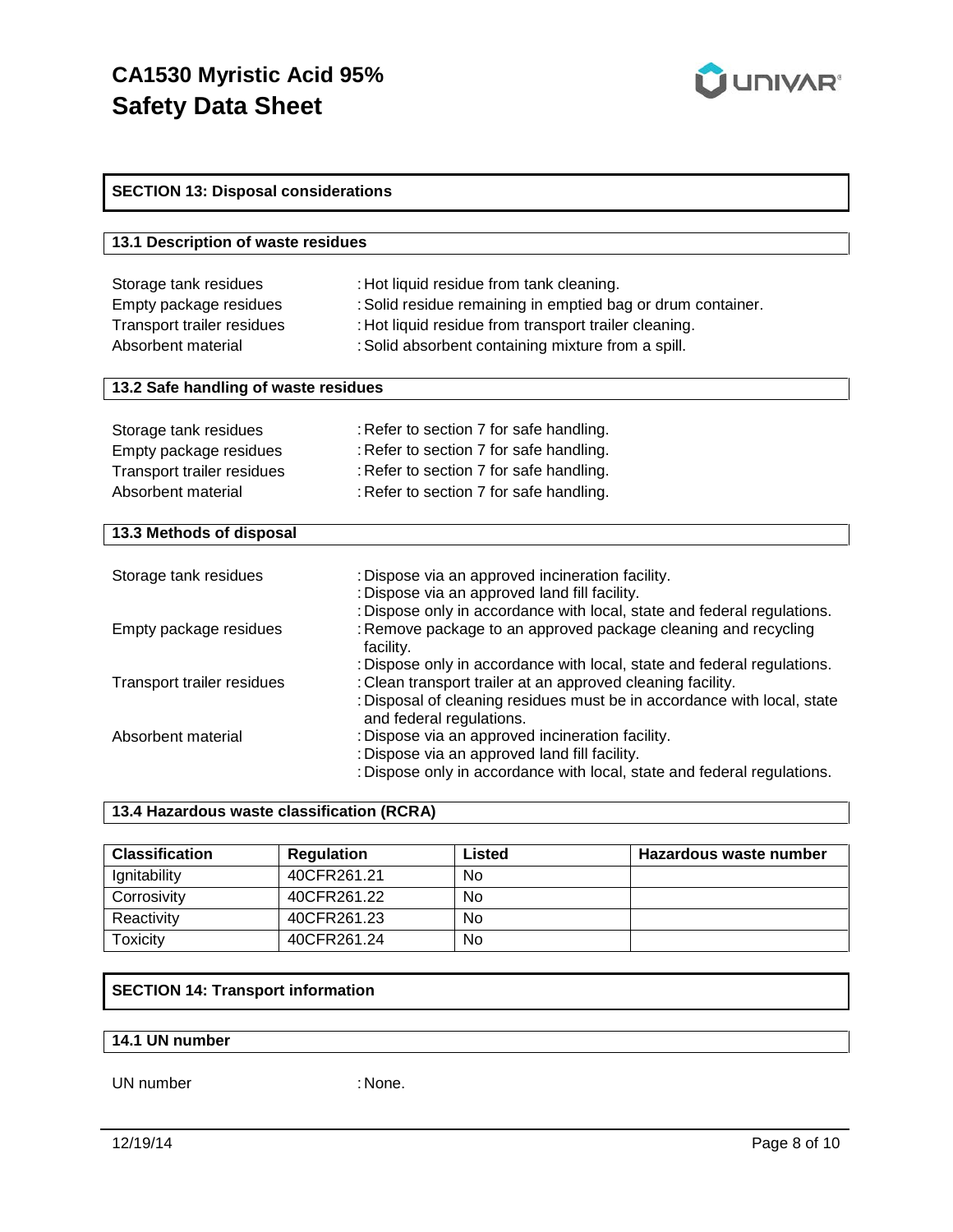

| 14.2 UN proper shipping name              |                                                                                         |  |  |  |  |
|-------------------------------------------|-----------------------------------------------------------------------------------------|--|--|--|--|
| Proper shipping name                      | : None.                                                                                 |  |  |  |  |
| 14.3 Transport hazard class               |                                                                                         |  |  |  |  |
|                                           |                                                                                         |  |  |  |  |
| Hazard class                              | : None.                                                                                 |  |  |  |  |
| <b>Hazard label</b>                       | : None.<br>: None.                                                                      |  |  |  |  |
| Hazard pictogram                          |                                                                                         |  |  |  |  |
| 14.4 Packing group                        |                                                                                         |  |  |  |  |
| Packing group                             | : None.                                                                                 |  |  |  |  |
| <b>14.5 Environmental hazards</b>         |                                                                                         |  |  |  |  |
| Marine pollutant                          | : Not listed.                                                                           |  |  |  |  |
| 14.6 Transport in bulk                    |                                                                                         |  |  |  |  |
|                                           |                                                                                         |  |  |  |  |
| US DOT<br><b>IMDG</b>                     | : Not regulated.<br>: Not regulated.                                                    |  |  |  |  |
| <b>IATA</b>                               | : Not regulated.                                                                        |  |  |  |  |
| MARPOL 73/78                              | : Not regulated.                                                                        |  |  |  |  |
| IBC code                                  | : Not regulated.                                                                        |  |  |  |  |
|                                           |                                                                                         |  |  |  |  |
| 14.7 Special precautions for user         |                                                                                         |  |  |  |  |
| Special precautions                       | : No additional information available.                                                  |  |  |  |  |
| <b>SECTION 15: Regulatory information</b> |                                                                                         |  |  |  |  |
|                                           |                                                                                         |  |  |  |  |
|                                           | 15.1 Safety, health and environmental regulations specific for the substance or mixture |  |  |  |  |
| 15.1.1 US regulations                     |                                                                                         |  |  |  |  |
| SARA 302 (40CFR355)                       | : Not listed.                                                                           |  |  |  |  |
| SARA 311/312 (40CFR370.66)                | : Not listed.                                                                           |  |  |  |  |
| SARA 313 (40CFR372.65)                    | : Not listed.                                                                           |  |  |  |  |
| CERCLA (40CFR302.4)                       | : Not listed.                                                                           |  |  |  |  |
| California proposition 65                 | : Not listed.                                                                           |  |  |  |  |
| German WGK class                          | : 0 (no hazard to waters).                                                              |  |  |  |  |
| <b>15.1.2 Chemical inventories</b>        |                                                                                         |  |  |  |  |